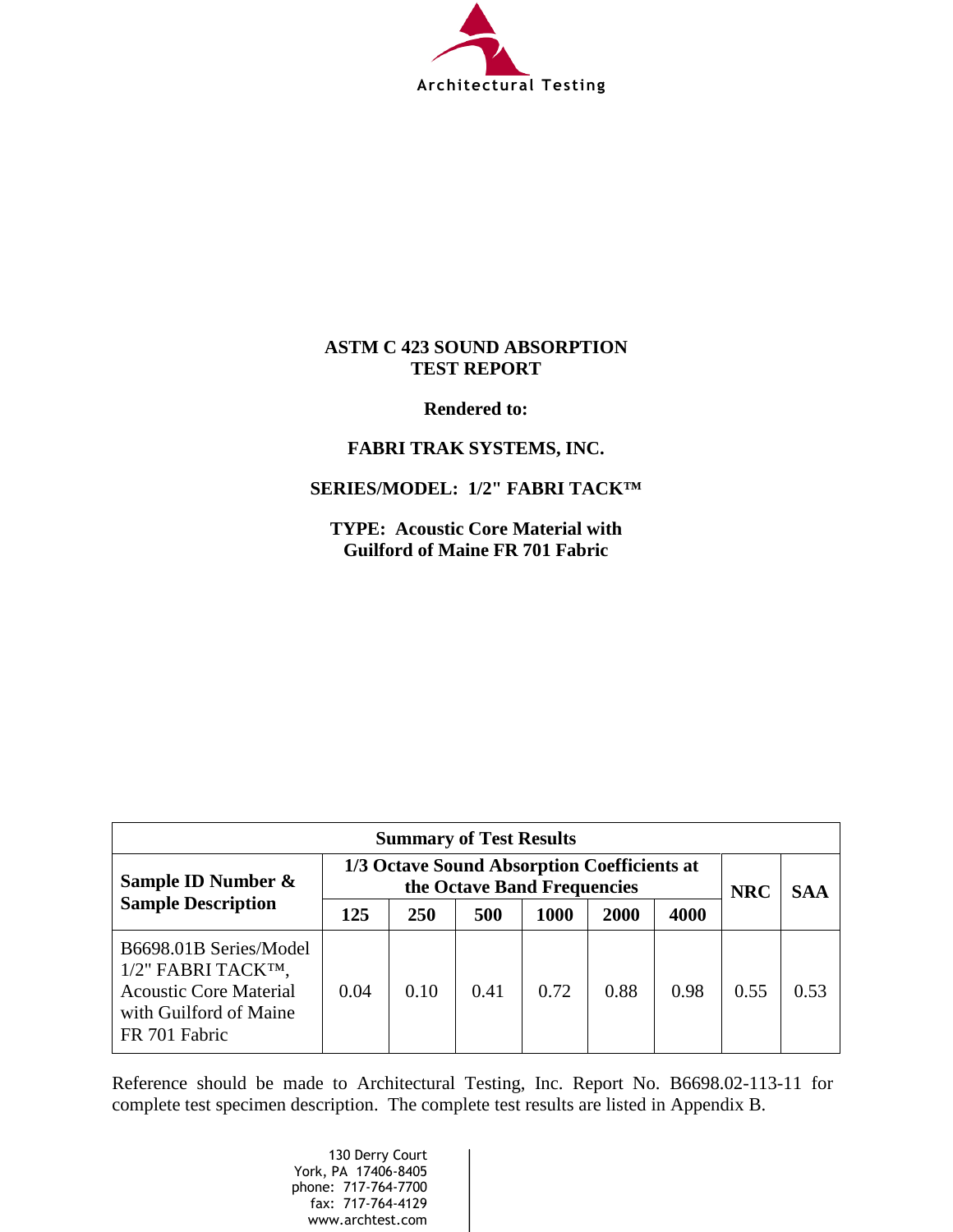

## **ACOUSTICAL PERFORMANCE TEST REPORT**

Rendered to:

FABRI TRAK SYSTEMS, INC. 111 West Park Drive Mt. Laurel, New Jersey 08054

|                                   | Report No: B6698.02-113-11 |
|-----------------------------------|----------------------------|
| Revision 1:                       | 07/09/15                   |
| Test Date:                        | 01/31/12                   |
| <b>Report Date:</b>               | 02/17/12                   |
| <b>Record Retention End Date:</b> | 02/17/16                   |

## **Test Sample Identification**:

**Series/Model**: 1/2" FABRI TACK™

**Type**: Acoustic Core Material with Guilford of Maine FR 701 Fabric

**Overall Size**: 2.43 m by 2.74 m (8.00' by 9.00')

**Project Summary**: Architectural Testing, Inc. was contracted by FABRI TRAK SYSTEMS, Inc. to conduct a sound absorption test on a Series/Model 1/2" FABRI TACK™, acoustic core material with Guilford of Maine FR 701 fabric. A summary of the results is listed in the Test Results section, and the complete test data is included as Appendix B of this report. The sample was provided by the client.

**Test Methods**: The acoustical test was conducted in accordance with the following:

ASTM C 423-09a, *Standard Test Method for Sound Absorption and Sound Absorption Coefficients by the Reverberation Room Method*.

ASTM E 795-05, *Standard Practices for Mounting Test Specimens During Sound Absorption Tests*.

**Test Equipment**: The equipment used to conduct these tests meets the requirements of ASTM C 423. The microphone was calibrated before conducting the sound absorption test. The test equipment and test chamber descriptions are listed in Appendix A.

> 130 Derry Court York, PA 17406-8405 phone: 717-764-7700 fax: 717-764-4129 www.archtest.com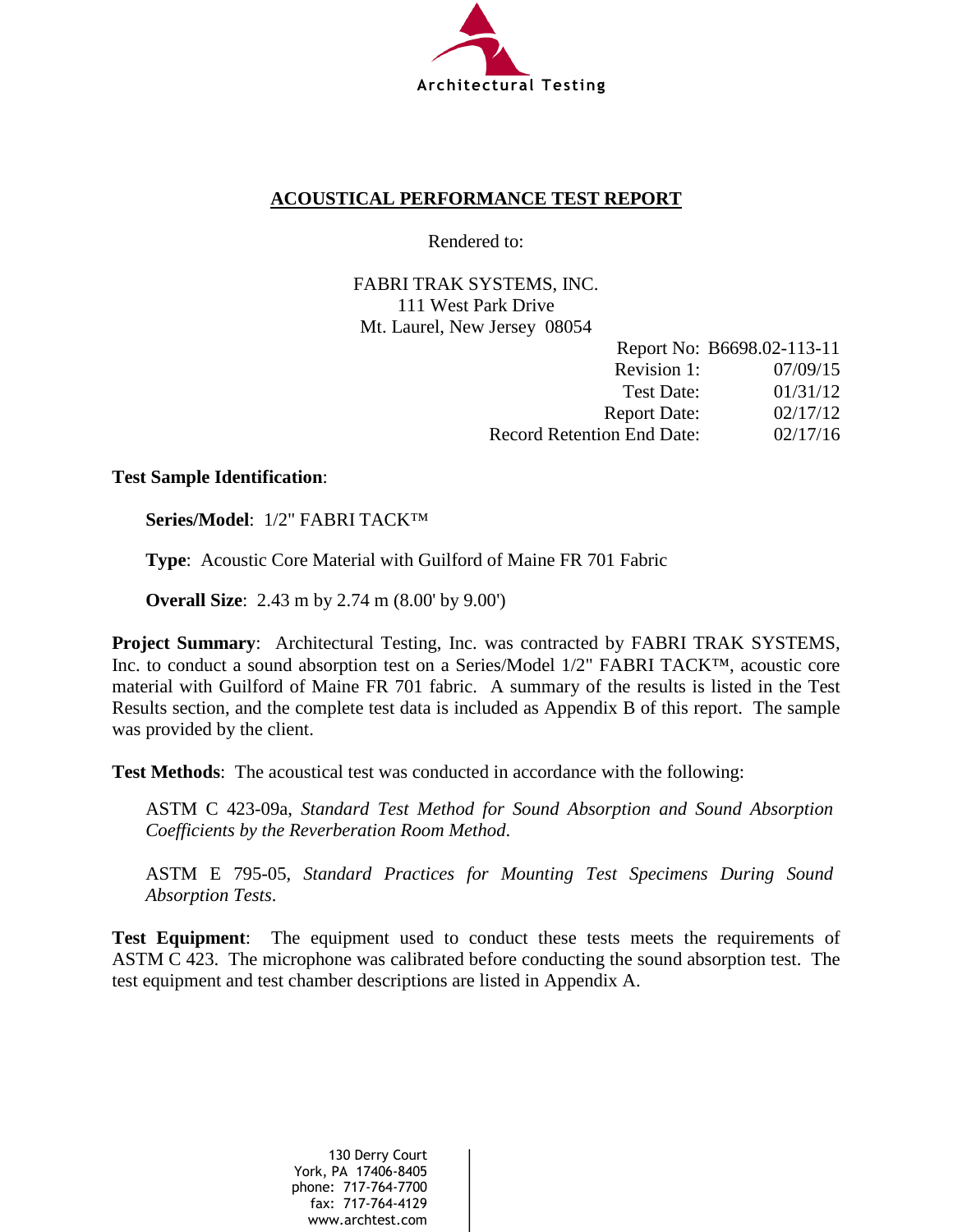

**Test Procedure**: The sound absorption of the reverberation chamber was measured before the test specimen was installed. This measurement shall be referred to as the empty room test. For the Type A mounting, the test specimen was placed directly against the test surface (floor) of the reverberation room with the Guilford of Maine FR 701 fabric side facing up. A 1/2" height aluminum angle was used around the perimeter of the sample. The aluminum angle was then sealed to the sample and floor with duct tape. The sound absorption test was then re-run. The absorption measurement with the specimen inside the chamber shall be referred to as the full room test.

For the empty and full room tests, ten decay measurements were conducted at each of the five microphone positions. The sound absorption test was conducted at 1/3 octave band frequencies ranging from 80 to 5000 hertz. The air temperature and relative humidity conditions were monitored and recorded during the empty and full room measurements.

| <b>Material</b><br>Description | Average<br><b>Thickness</b> |  | Average<br><b>Density</b>                                                 |             | Average<br>Weight      |            |
|--------------------------------|-----------------------------|--|---------------------------------------------------------------------------|-------------|------------------------|------------|
| FR 701 Fabric                  | $0.76$ mm                   |  | 0.03 inches 310.79 kg/m <sup>3</sup>   19.40 pcf   0.29 kg/m <sup>2</sup> |             |                        | $0.06$ psf |
| Fiberglass                     | $12.95$ mm                  |  | 0.51 inches 173.02 $\text{kg/m}^3$                                        | $10.80$ pcf | 2.25 kg/m <sup>2</sup> | $0.46$ psf |

## **Sample Description**:

The test sample consisted of four, 1.22 m by 1.37 m (48" by 54") panels, which were arranged to produce a 2.43 m by 2.74 m (8.00' by 9.00') sample. The total weight of the sample was 16.81 kg (37.08 lbs). The sample test setup was photographed with a digital camera, and the pictures are included in Appendix C.

**Comments**: The client did not supply drawings on the Series/Model 1/2" FABRI TACK™, acoustic core material with Guilford of Maine FR 701 fabric. The specimen was disassembled, and the components will be retained by Architectural Testing for four years.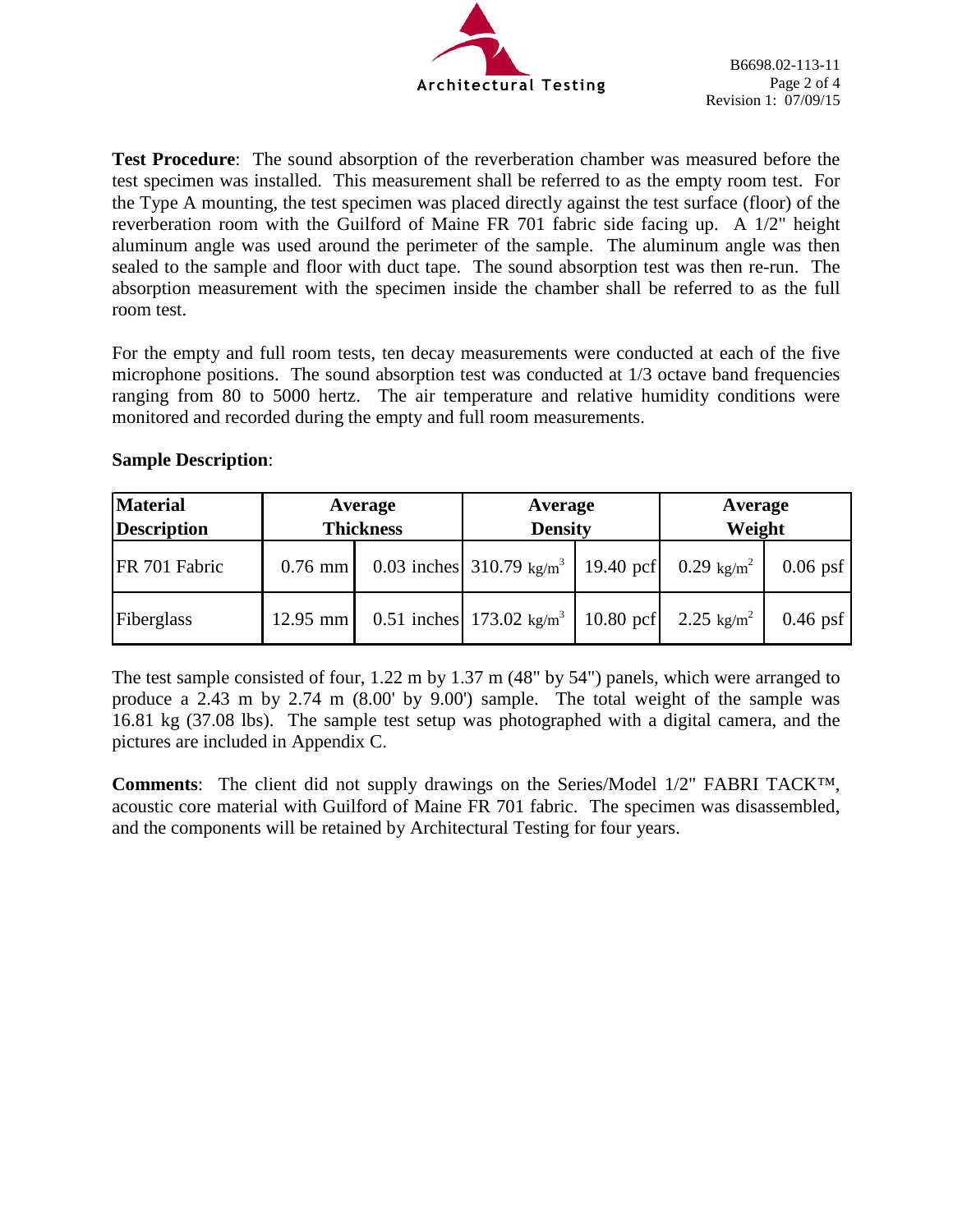

| <b>Summary of Test Results</b>                                                                                           |                                                                            |            |      |      |      |            |            |      |
|--------------------------------------------------------------------------------------------------------------------------|----------------------------------------------------------------------------|------------|------|------|------|------------|------------|------|
| Sample ID Number &<br><b>Sample Description</b>                                                                          | 1/3 Octave Sound Absorption Coefficients at<br>the Octave Band Frequencies |            |      |      |      | <b>NRC</b> | <b>SAA</b> |      |
|                                                                                                                          | 125                                                                        | <b>250</b> | 500  | 1000 | 2000 | 4000       |            |      |
| B6698.01B Series/Model<br>1/2" FABRI TACKTM,<br><b>Acoustic Core Material</b><br>with Guilford of Maine<br>FR 701 Fabric | 0.04                                                                       | 0.10       | 0.41 | 0.72 | 0.88 | 0.98       | 0.55       | 0.53 |

**Test Results**: A summary of the sound absorption tests is listed below:

The complete test results are listed in Appendix B. The acoustical chamber is qualified down to 80 hertz. Data provided below this frequency is for reference only.

Detailed drawings, data sheets, representative samples of test specimens, a copy of this report, or other pertinent project documentation will be retained by Architectural Testing for a period of four years from the original test date. At the end of this retention period, such materials shall be discarded without notice. Results obtained are tested values and were secured by using the designated test methods. This report does not constitute certification of this product nor an opinion or endorsement by this laboratory. It is the exclusive property of the client so named herein and relates only to the specimen tested. This report may not be reproduced, except in full, without the written approval of Architectural Testing.

For ARCHITECTURAL TESTING, INC:

Eric A. Thompson Todd D. Kister

Tord D. Kisty Digitally Signed by: Todd D. Kister

Technician - Acoustical Testing Laboratory Supervisor - Acoustical Testing

ET:jmcs

Attachments (pages): This report is complete only when all attachments listed are included. Appendix-A: Equipment description (1) Appendix-B: Complete test results (2) Appendix-C: Photographs (1)



Architectural Testing, Inc. is accredited by the International Accreditation Service, Inc. (IAS) under the specific test methods listed under lab code TL-144, in accordance with the recognized International Standard ISO/IEC 17025:2005. The laboratory's accreditation or test report in no way constitutes or implies product certification, approval, or endorsement by IAS. This test report applies only to the specimen that was tested.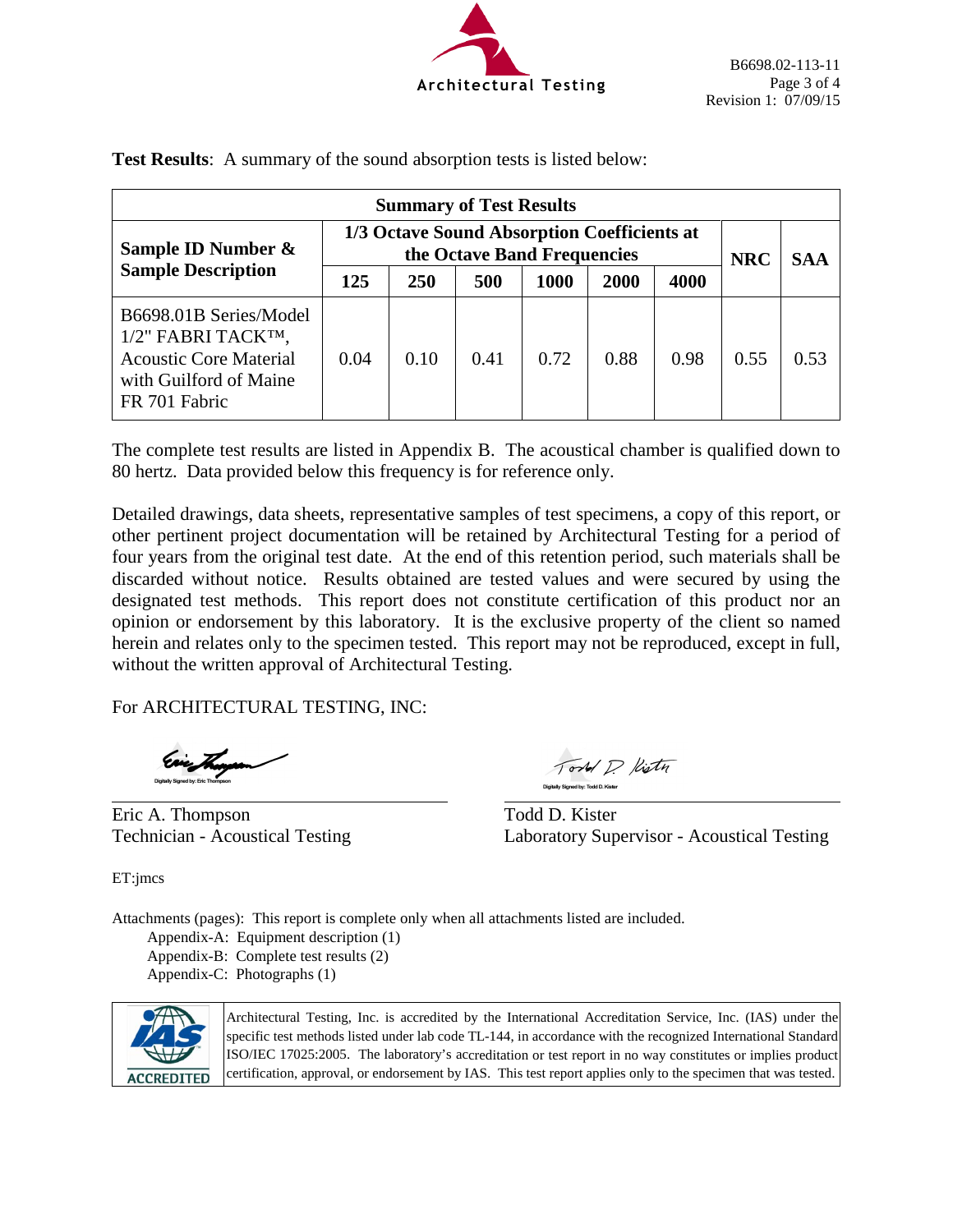

B6698.02-113-11 Page 4 of 4 Revision 1: 07/09/15

# **Revision Log**

| Rev. #   | Date           | Page(s)                                           | Revision(s)                                                          |
|----------|----------------|---------------------------------------------------|----------------------------------------------------------------------|
| $\theta$ | $02/17/12$ N/A |                                                   | Original Report Issue                                                |
|          |                | $07/09/15$ Cover, Pages 1, 2 and 3,<br>Appendix B | Changed Series/Model from FABRI<br>BOARD to Fabri Tack <sup>TM</sup> |

This report produced from controlled document template ATI 00270, revised 04/29/11.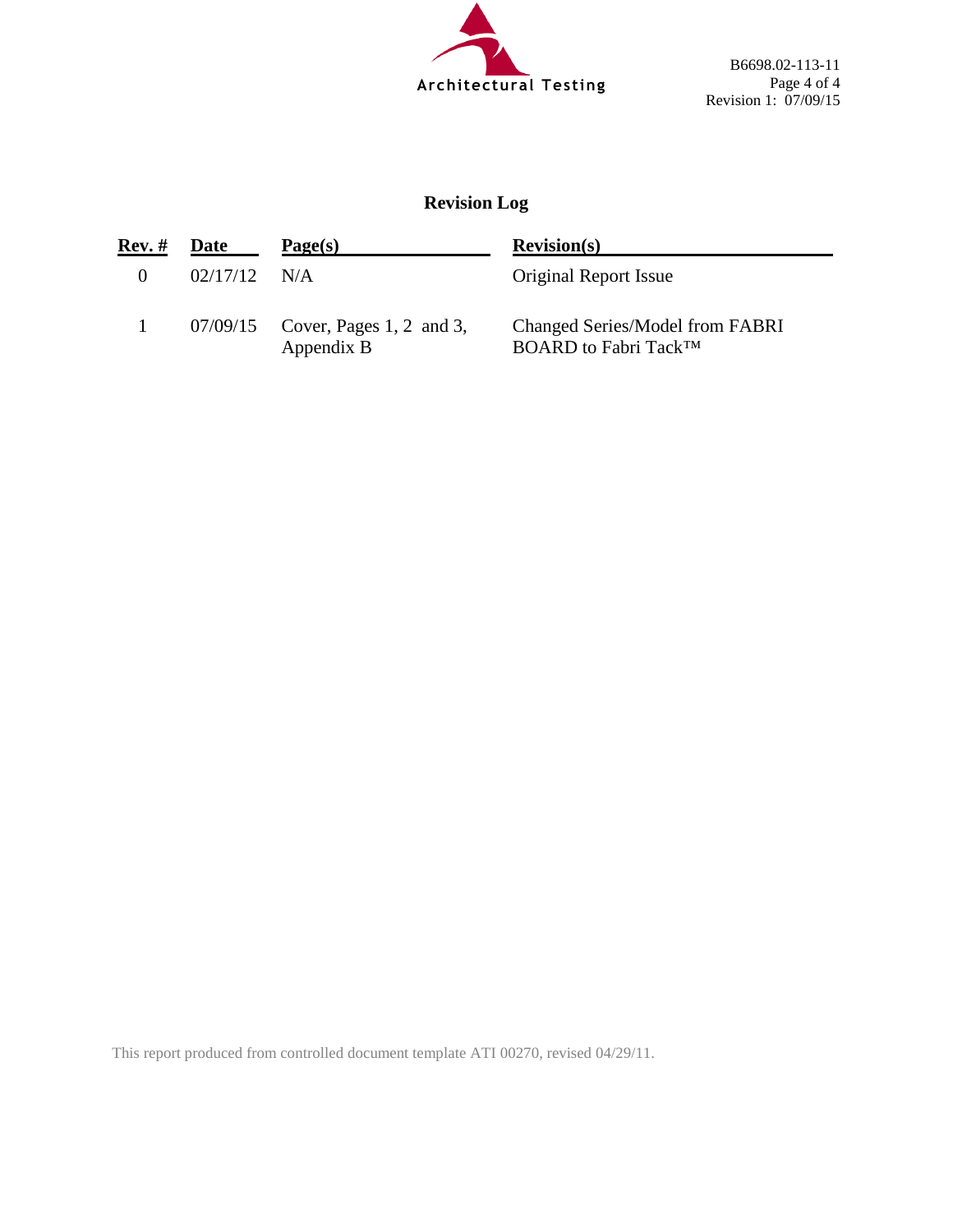

# **Appendix A**

#### **Instrumentation:**

| <b>Instrument</b>                              | <b>Manufacturer</b>      | <b>Model</b>        | <b>Description</b>              | <b>ATI</b><br><b>Number</b> | Date of<br><b>Calibration</b> |
|------------------------------------------------|--------------------------|---------------------|---------------------------------|-----------------------------|-------------------------------|
| Analyzer                                       | <b>Hewlett Packard</b>   | HP35670A            | Real time analyzer              | Y002929                     | *<br>06/14/11                 |
| Data Acquisition Unit                          | Agilent                  | 34970A              | Data Acquisition Unit           | 62211                       | 07/13/11                      |
| Receive Room<br>Microphone                     | <b>GRAS</b>              | 40 AR               | 1/2" Microphone                 | Y003246                     | 08/22/11                      |
| Source Room<br>Microphone                      | <b>GRAS</b>              | 40 AR               | 1/2" Microphone                 | Y003245                     | 08/22/11                      |
| Receive Room<br>Preamplifier                   | <b>GRAS</b>              | 26 AK               | 1/2" Preamplifier               | Y003249                     | 08/22/11                      |
| Source Room<br>Preamplifier                    | <b>GRAS</b>              | 26 AK               | 1/2" Preamplifier               | Y003248                     | 08/22/11                      |
| Microphone Calibrator                          | Bruel & Kjaer            | <b>Type 4228</b>    | Pistonphone Calibrator          | Y002816                     | 02/17/11                      |
| Noise Source                                   | <b>Delta Electronics</b> | $SNG-1$             | Noise Generator                 | Y002181                     | N/A                           |
| Equalizer                                      | Rane                     | <b>RPE 228</b>      | Programmable Equalizer          | Y002180                     | N/A                           |
| <b>Power Amplifiers</b>                        | Crown                    | Xti 2000            | Two, Amplifiers                 | 005769<br>005770            | N/A                           |
| Receive Room<br>Loudspeakers                   | Renkus-Heinz Inc.        | Trap Jr./9          | Two, Loudspeakers               | Y001784<br>Y001785          | N/A                           |
| Source Room<br>Loudspeakers                    | Renkus-Heinz Inc.        | Trap Jr./9          | Two, Loudspeakers               | Y002649<br>Y002650          | N/A                           |
| Receive Room<br><b>Environmental Indicator</b> | Vaisala                  | HMW60Y              | Temperature and Humidity Sensor | Y002653                     | 03/01/11                      |
| Source Room<br><b>Environemental Indicator</b> | Vaisala                  | HMW60Y              | Temperature and Humidity Sensor | 005066                      | 09/07/11                      |
| <b>Weather Station</b>                         | Davis Instruments        | VantagePRO<br>6150C | <b>Weather Station</b>          | Y003257                     | 05/16/11                      |

*\*- Note: The calibration frequency for this equipment is every two years per the manufacturer's recommendation.*

### **Test Chamber:**

|                 | <b>Volume</b>                                  | <b>Description</b>                                                                                              |
|-----------------|------------------------------------------------|-----------------------------------------------------------------------------------------------------------------|
| Receive Room    | $234 \text{ m}^3 (8291.3 \text{ ft}^3)$        | Rotating vane and stationary diffusers<br>Temperature and humidity controlled<br>Isolation pads under the floor |
| Source Room     | 206.6 m <sup>3</sup> (7296.3 ft <sup>3</sup> ) | Stationary diffusers only<br>Temperature and humidity controlled                                                |
|                 |                                                |                                                                                                                 |
|                 | <b>Maximum Size</b>                            | <b>Description</b>                                                                                              |
| TL Test Opening | $4.27$ m $(14 \text{ ft})$ wide by             | Vibration break between source and receive rooms                                                                |
|                 | $3.05$ m $(10 \text{ ft})$ high                |                                                                                                                 |

*N/A-Non Applicable*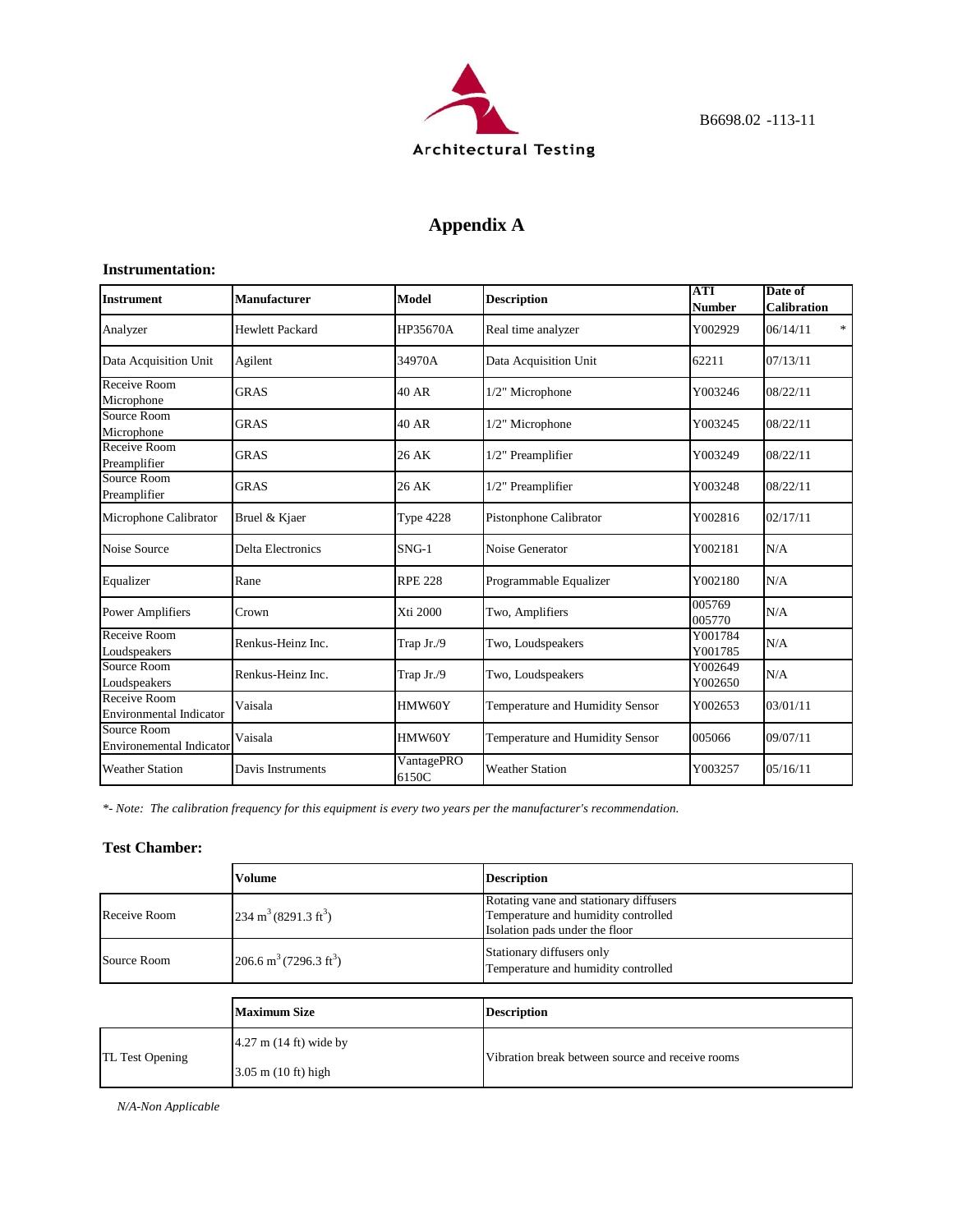

B6698.02-113-11 Revision 1: 07/09/15

# **Appendix B**

**Complete Test Results**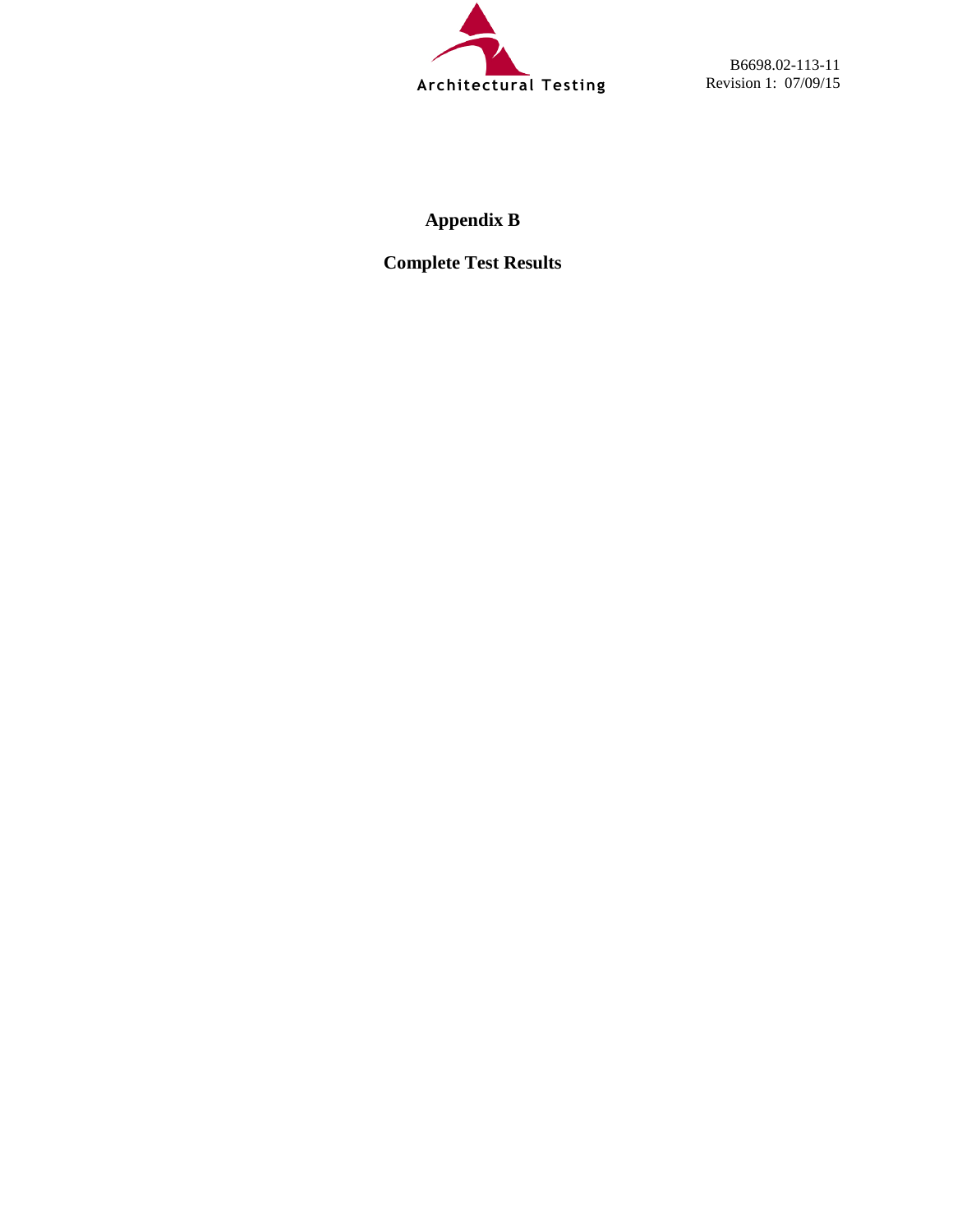

### **SOUND ABSORPTION ASTM C 423-09a**

### **Architectural Testing**

| ATI No.                                    |                   | B6698.01B                                                                        |                    |                        |                            |                    |  |  |
|--------------------------------------------|-------------------|----------------------------------------------------------------------------------|--------------------|------------------------|----------------------------|--------------------|--|--|
| <b>Client</b>                              |                   | Fabri Trak Systems, Inc.                                                         |                    |                        |                            |                    |  |  |
| <b>Specimen</b>                            |                   | Series/Model: 1/2" Fabri Tack™, Acoustic Core Material with Guilford of Maine FR |                    |                        |                            |                    |  |  |
|                                            |                   | 701 Fabric                                                                       |                    |                        |                            |                    |  |  |
| <b>Specimen Area</b>                       |                   |                                                                                  | 6.68 Square Meters | <b>Mounting</b> Type A |                            |                    |  |  |
| Operator                                   |                   | Eric Thompson                                                                    |                    |                        |                            |                    |  |  |
|                                            | <b>Empty Room</b> |                                                                                  | <b>Full Room</b>   |                        | <b>Barometric Pressure</b> |                    |  |  |
| <b>Date</b>                                | 1/31/12           |                                                                                  | 1/31/12            |                        | 1007.9 mb                  |                    |  |  |
|                                            |                   |                                                                                  |                    |                        |                            |                    |  |  |
| Temp C                                     | 22.5              |                                                                                  | 23.0               |                        |                            |                    |  |  |
| <b>RH %</b>                                | 45.1              |                                                                                  | 50.1               |                        |                            |                    |  |  |
|                                            | <b>Empty Room</b> |                                                                                  | <b>Full Room</b>   |                        | <b>Absorption</b>          |                    |  |  |
| <b>Freq</b>                                | <b>Absorption</b> | <b>Uncert</b>                                                                    | <b>Absorption</b>  | <b>Uncert</b>          | <b>Coefficient</b>         | <b>Uncertainty</b> |  |  |
| (Hz)                                       | (Square Meters)   |                                                                                  | (Square Meters)    |                        |                            |                    |  |  |
| $\overline{50}$                            | 3.79              | 0.003                                                                            | 4.08               | 0.178                  | 0.04                       | 0.002              |  |  |
| 63                                         | 3.98              | 0.741                                                                            | 4.04               | 1.464                  | 0.01                       | 0.023              |  |  |
| 80                                         | 4.59              | 0.646                                                                            | 4.56               | 0.080                  | 0.00                       | 0.009              |  |  |
| 100                                        | 5.23              | 0.131                                                                            | 5.05               | 0.541                  | 0.00                       | 0.008              |  |  |
| 125                                        | 4.81              | 0.248                                                                            | 5.08               | 0.127                  | 0.04                       | 0.004              |  |  |
| 160                                        | 4.53              | 0.043                                                                            | 4.68               | 0.016                  | 0.02                       | 0.001              |  |  |
| 200                                        | 4.41              | 0.012                                                                            | 4.68               | 0.011                  | 0.04                       | 0.000              |  |  |
| 250                                        | 4.68              | 0.014                                                                            | 5.37               | 0.126                  | 0.10                       | 0.002              |  |  |
| 315                                        | 4.78              | 0.028                                                                            | 5.81               | 0.022                  | 0.15                       | 0.000              |  |  |
| 400                                        | 4.84              | 0.180                                                                            | 6.59               | 0.266                  | 0.26                       | 0.004              |  |  |
| 500                                        | 4.90              | 0.061                                                                            | 7.62               | 0.138                  | 0.41                       | 0.002              |  |  |
| 630                                        | 4.62              | 0.040                                                                            | 7.98               | 0.141                  | 0.50                       | 0.002              |  |  |
| 800                                        | 4.61              | 0.057                                                                            | 9.01               | 0.027                  | 0.66                       | 0.001              |  |  |
| 1000                                       | 4.73              | 0.012                                                                            | 9.55               | 0.013                  | 0.72                       | 0.000              |  |  |
| 1250                                       | 5.04              | 0.024                                                                            | 10.84              | 0.189                  | 0.87                       | 0.003              |  |  |
| 1600                                       | 4.99              | 0.159                                                                            | 10.57              | 0.298                  | 0.83                       | 0.005              |  |  |
| 2000                                       | 4.79              | 0.068                                                                            | 10.65              | 0.286                  | 0.88                       | 0.004              |  |  |
| 2500                                       | 4.96              | 0.104                                                                            | 11.06              | 0.314                  | 0.91                       | 0.005              |  |  |
| 3150                                       | 5.20<br>5.11      | 0.168                                                                            | 11.51              | 0.277                  | 0.94                       | 0.004              |  |  |
| 4000<br>5000                               | 5.56              | 0.091<br>0.076                                                                   | 11.62<br>12.22     | 0.270                  | 0.98                       | 0.004<br>0.004     |  |  |
| 6300                                       | 4.90              | 0.129                                                                            | 12.18              | 0.246<br>0.298         | 1.00<br>1.09               | 0.005              |  |  |
| 8000                                       | 3.54              | 0.382                                                                            |                    |                        | 1.02                       |                    |  |  |
|                                            |                   |                                                                                  | 10.37              | 0.289                  |                            | 0.007              |  |  |
| <b>NRC Rating =</b><br><b>SAA Rating =</b> |                   | 0.55<br>0.53                                                                     |                    |                        |                            |                    |  |  |

### *Note: The acoustical chambers are qualified for measurements down to 80 hertz. Data reported below 80 hertz is for reference only.*

|                          | Architectural Testing, Inc. is accredited by the International Accreditation Service, Inc. (IAS) under  |
|--------------------------|---------------------------------------------------------------------------------------------------------|
| $\mathscr{F}$            | the specific test methods listed under lab code TL-144, in accordance with the recognized               |
|                          | International Standard ISO/IEC 17025:2005. The laboratory's accreditation or test report in no way      |
| $\overline{\mathcal{H}}$ | constitutes or implies product certification, approval, or endorsement by IAS. This test report applies |
| <b>ACCREDITED</b>        | only to the specimen that was tested.                                                                   |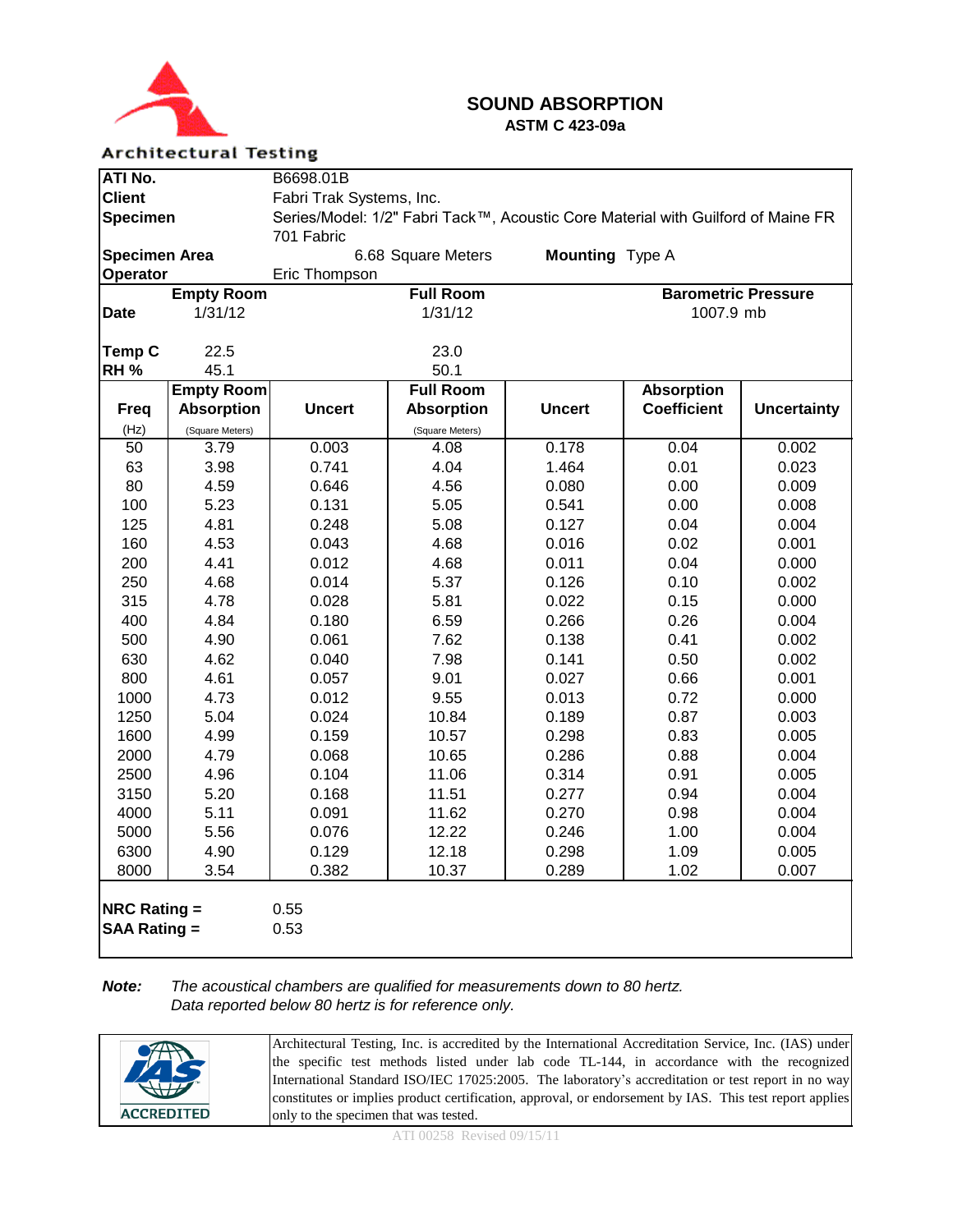

Architectural Testing